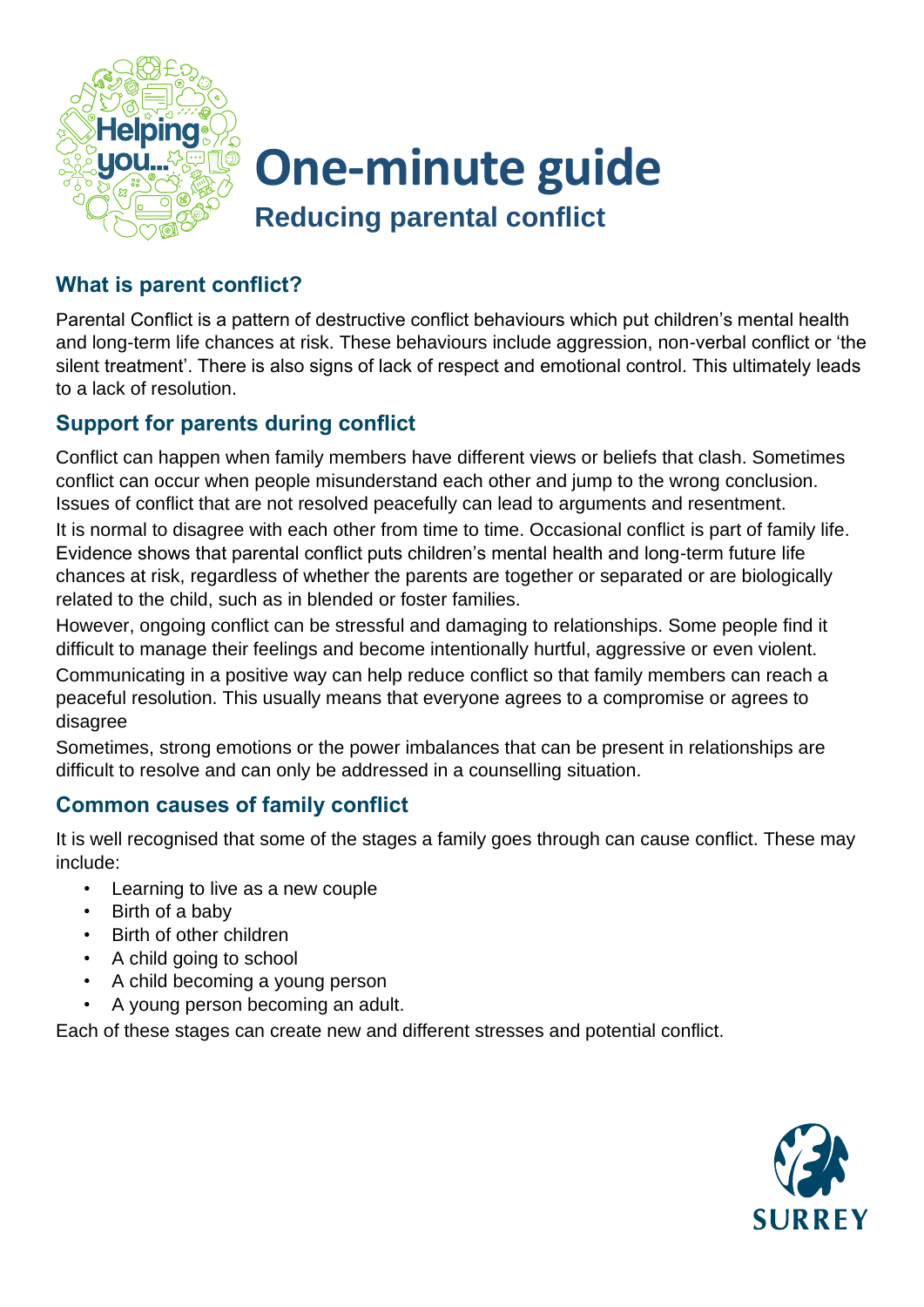

# **One-minute guide Reducing parental conflict**

Changes in the family situation can also take a toll on the family and contribute to conflict. This may include events such as:

- Separation or divorce
- Moving to a new house or country
- Travelling long distances to work
- Commuting interstate for work.
- Change in financial circumstances

The opinions, values and needs of each parent can also change and they may find they are no longer compatible.

# **Helping families to understand negotiation.**

Usually, our first angry impulse is to push the point that we are right and win the argument at any cost. Finding a peaceful resolution can be difficult, if not impossible, when both parties stubbornly stick to their guns. It helps if everyone decides as a family to try listening to each other and negotiating instead.

Suggestions include:

- Work out if the issue is worth fighting over.
- Try to separate the problem from the person.
- Try to cool off first if you feel too angry to talk calmly.
- Keep in mind that the idea is to resolve the conflict, not win the argument.
- Remember that the other party isn't obliged to always agree with you on everything.
- Define the problem and stick to the topic.
- Respect the other person's point of view by paying attention and listening.
- Talk clearly and reasonably.
- Try to find points of common ground.
- Agree to disagree.

### **Try to listen**

Conflict can escalate when the people involved are too angry to listen to each other. Misunderstandings fuel arguments.

Suggestions include:

- Try to stay calm.
- Try to put emotions aside.
- Don't interrupt the other person while they are speaking.
- Actively listen to what they are saying and what they mean.
- Check that you understand them by asking questions.
- Communicate your side of the story clearly and honestly.
- Resist the urge to bring up other unresolved but unrelated issues.